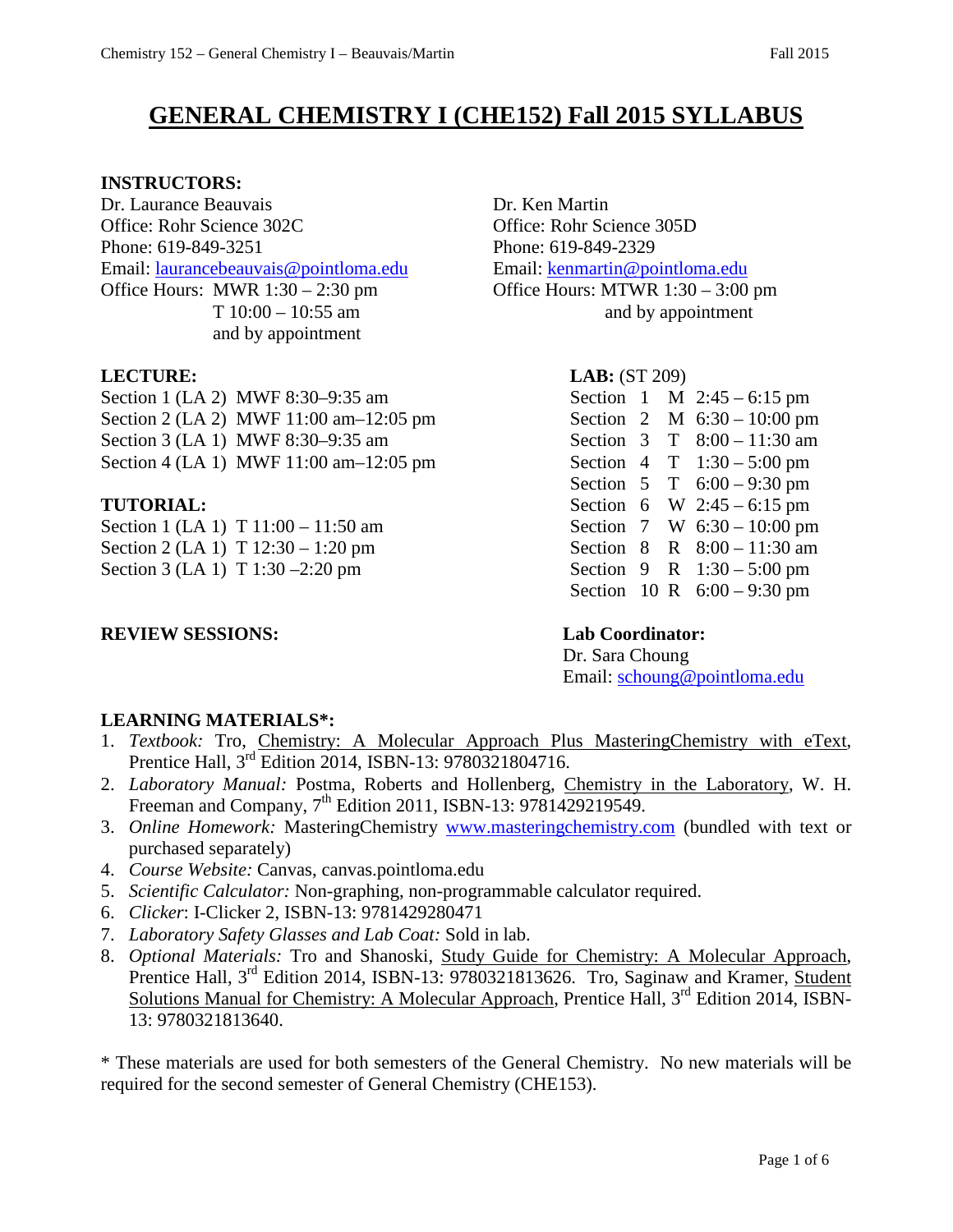#### **COURSE DESCRIPTION:**

This is the first course in a two-semester sequence studying the general principles of chemistry. The course is designed to teach chemical facts and theories; to provide a conceptual framework for chemistry and chemistry related disciplines; and to develop laboratory skills relevant to the practice of chemistry.

#### **LEARNING OUTCOMES:**

An understanding of chemistry is a necessary part of an education in the basic and applied sciences, engineering, and medical professions. It also provides insight and increased comprehension regarding current events and proposed policies.

Specifically, upon completion of this course, students will be able to:

- Demonstrate a foundational knowledge of the general principles of chemistry including atomic and molecular structure, chemical bonding, states of matter, and behavior solutions.
- Solve problems related to unit conversions, stoichiometry, energy calculations, and gas laws.
- Perform basic chemical laboratory techniques related to the topics listed above.

General Education Learning Outcomes: GELO 1e will be assessed directly using problems on the final exam that are quantitative in nature.

#### **PREREQUISITE:**

Satisfactory high school background, Chemistry 103, Physical Science 110, or the equivalent. Math skills equivalent to those taught in a typical pre-calculus course.

#### **COREQUISITE:**

CHE152L and CHE151 (unless waived by exam).

#### **EVALUATION:**

The activities described below will contribute to your total course grade according to the following:

| Hour Examinations (4)           | 40\% |
|---------------------------------|------|
| <b>Laboratory Work</b>          | 25%  |
| Homework (online $&$ other)     | 10%  |
| Quizzes and In-Class Activities | 10%  |
| Final Examination               | 15%  |

Letter grades will be assigned at the end of the course based on your percentage of total possible points, according to the following APPROXIMATE scale:

| A             | $90 - 100\%$ |
|---------------|--------------|
| B             | $80 - 89\%$  |
| $\mathcal{C}$ | $70 - 79\%$  |
| D             | $60 - 69\%$  |
| NC/F          | $< 60\%$     |

(+) and (–) grades will be assigned within each bracket. (There is no A+ grade.) CHE151 is graded on a Credit/No Credit basis.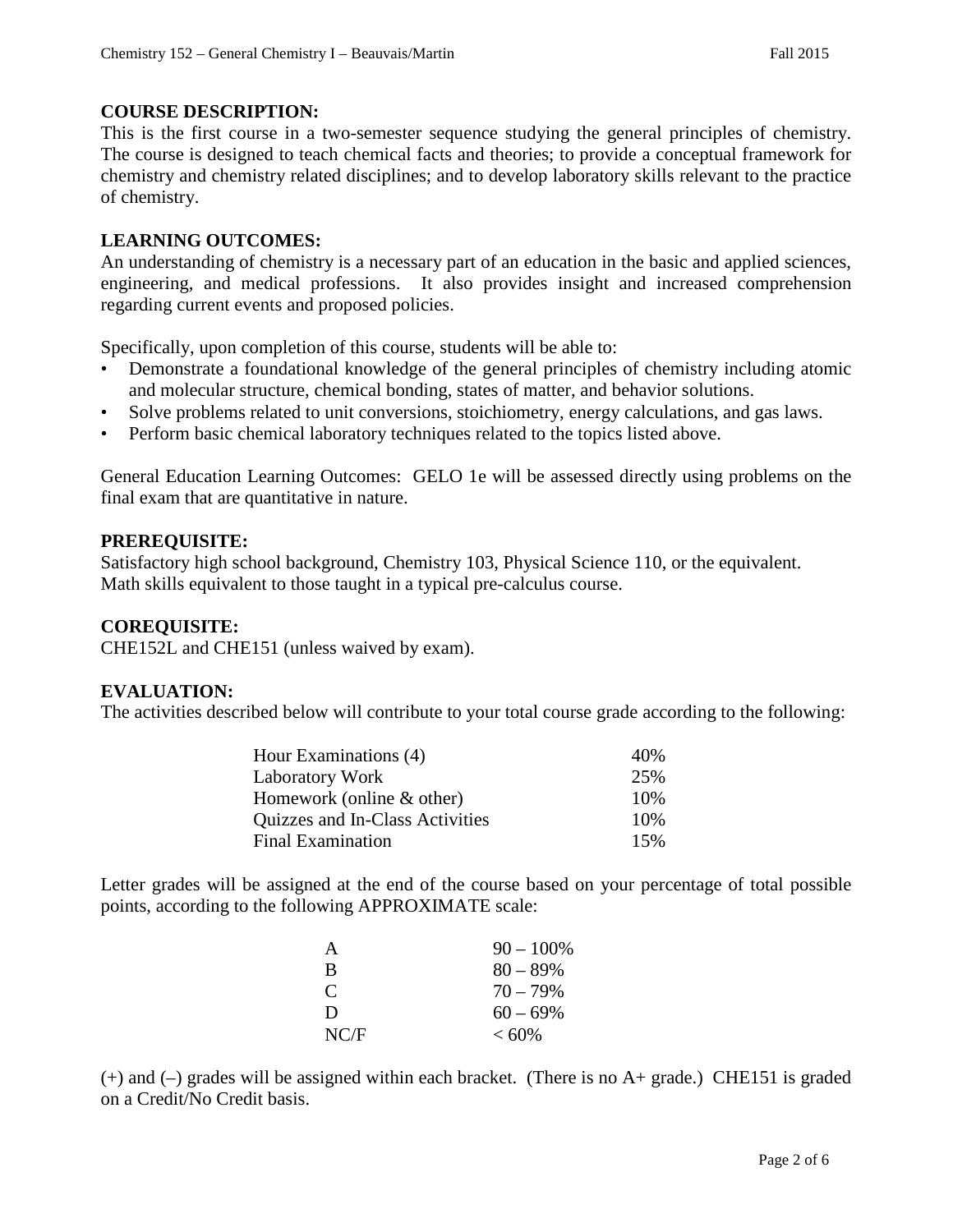#### **ADMINISTRATION:**

- 1. Attendance: You are responsible for all the material covered during class. History has shown that class attendance is necessary for success in this course. Missing even one class meeting is detrimental. However, you will be allowed a maximum of four absences (excused or unexcused) during the semester without incurring a grade penalty. Each absence after the fourth will result in a six-point reduction in one of your hour exam scores. Absences in excess of 20% of the total number of class meetings may result in de-enrollment from the course as described in the PLNU Catalog. A lab absence will result in a zero on that lab report and lab quiz.
- 2. The use of portable electronic devices (phones, laptops, iPods, etc.) not related to the course is not permitted in the classroom or lab.
- 3. Online Homework: Homework will be assigned regularly through MasteringChemistry [\(www.masteringchemistry.com](http://www.masteringchemistry.com/) course ID: CHE152FALL2015). Successful completion of the homework is essential in mastering the course material. Late assignments will not be accepted.
- 4. In-Class Activities: In-Class activities will be assigned and collected periodically during the semester. In-class activities cannot be made up; however, the lowest in-class activity score will be discarded when final grades are computed.
- 5. Exams and Quizzes: Four exams and a comprehensive final will be given during the semester. Make-up exams will be arranged only if the instructor is contacted prior to the scheduled exam time and then only if you present an institutionally valid excuse. Unannounced quizzes will be given periodically throughout the semester. Quizzes cannot be made up; however, the lowest quiz score will be discarded when final grades are computed. *Only non-graphing and nonprogrammable calculators may be used for exams and quizzes.*
- 6. Laboratories: Laboratory sections will meet on a weekly basis. Attendance is mandatory at all laboratory sessions. If you must miss a lab for a valid reason, you should make prior arrangements with the lab coordinator to ascertain if you can attend another lab section. No other shifts in lab schedules will be permitted. There will be no opportunity to make up missed labs. Furthermore, you are responsible for all the material covered in the lab even if you did not attend. Some experiments will be done individually, while others are best worked in pairs. Your lab instructor will specify when you work in pairs. In either case, individual lab reports will be submitted at the end of each period. A quiz, given at the beginning of each lab period, is designed to test individual understanding of the current and previous experiments.
- 7. Canvas: Canvas (canvas.pointloma.edu) is used as a repository for course material such as lecture notes, slides, and miscellaneous items. Announcements will be sent out via Canvas. It is your responsibility to check Canvas regularly and to confirm that your correct email address is in the system. Grades will be posted periodically to Canvas.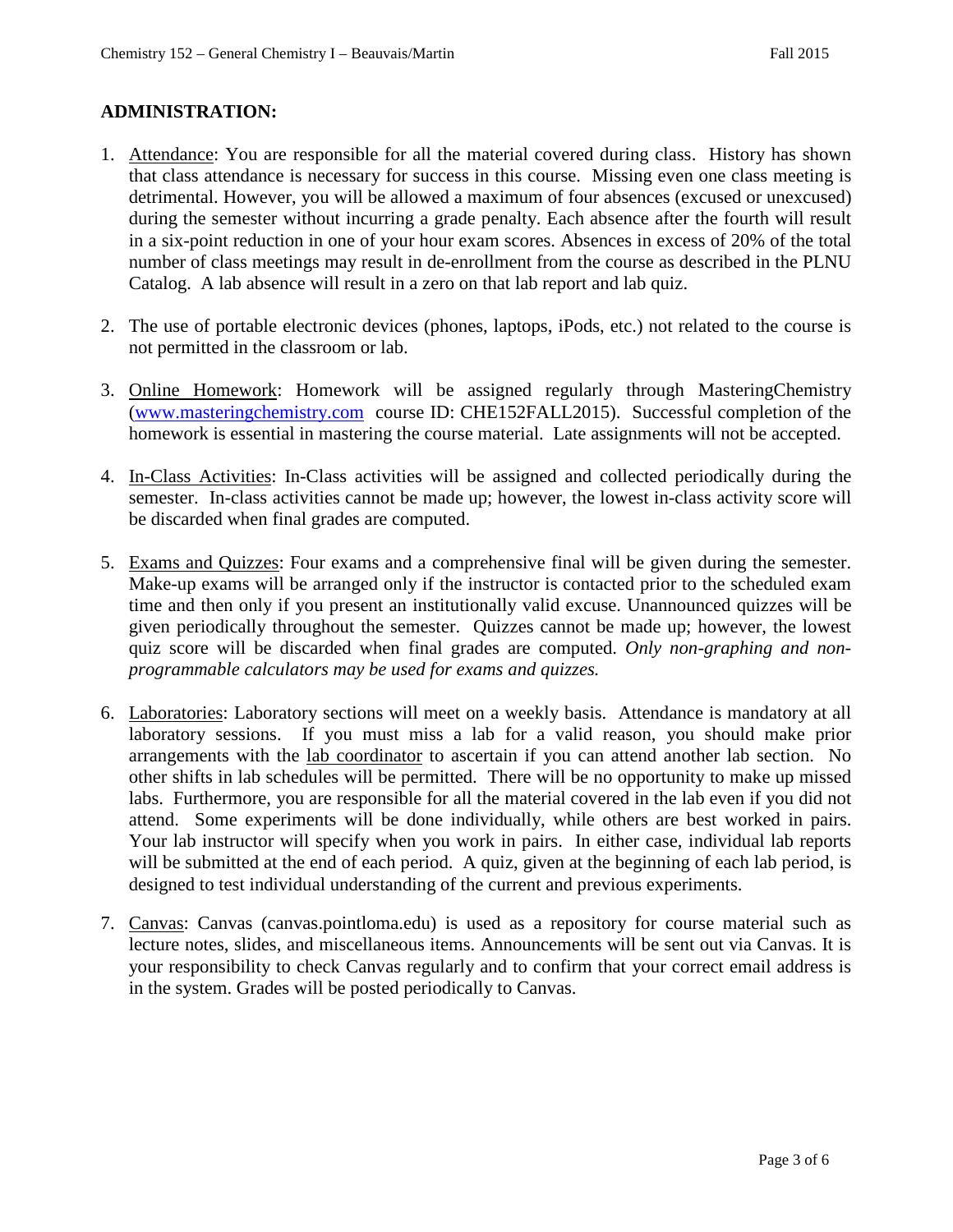#### **OTHER MATTERS:**

Academic Dishonesty: The Point Loma Nazarene University community holds the highest standards of honesty and integrity in all aspects of university life. Any violation of the university's commitment is a serious affront to the very nature of Point Loma's mission and purpose. Violations of academic honesty include cheating, plagiarism, falsification, aiding academic dishonesty, and malicious interference. Definitions of these types of violations, a response procedure, and an appeal procedure can be found in the academic catalog on the following website.

[http://catalog.pointloma.edu/content.php?catoid=10&navoid=1000#Academic\\_Honesty](http://catalog.pointloma.edu/content.php?catoid=10&navoid=1000#Academic_Honesty)

Academic dishonesty (such as copying from someone else or using unauthorized notes on quizzes or exams) will result in failure of the assignment and/or failure of the class. Further disciplinary action may result. You are not allowed to use graphing or programmable calculators on exams.

Student Privacy: Point Loma Nazarene University adheres to the provisions of the student privacy act. Following FERPA guidelines, grades in this class will be communicated to students on an individual basis. However, exams will be returned in class in such a way that scores are not visible. Individual quizzes and in-class activities will be returned during your lab section.

Academic Accommodations: While all students are expected to meet the minimum academic standards for completion of their courses as established by the instructors, students with special needs may require academic accommodations. At Point Loma Nazarene University, students requesting academic accommodations must file documentation with the Disability Resource Center (DRC), located in the Bond Academic Center. Once the student files documentation, the Disability Resource Center contacts the student's instructors and provides written recommendations for reasonable and appropriate accommodations to meet the individual needs of the student. This policy assists the university in its commitment to full compliance with Section 504 of the Rehabilitation Act of 1973, the Americans with Disabilities (ADA) Act of 1990, and ADA Amendments Act of 2008, all of which prohibit discrimination against students with special needs and guarantees all qualified students equal access to the benefits of PLNU programs and activities. Students have the right to appeal decisions regarding academic accommodations. In order to provide prompt and equitable resolution, the student must submit a written or verbal statement to the Director of Academic Advising who will conduct the appeal process in consultation with the Vice President for Student Development.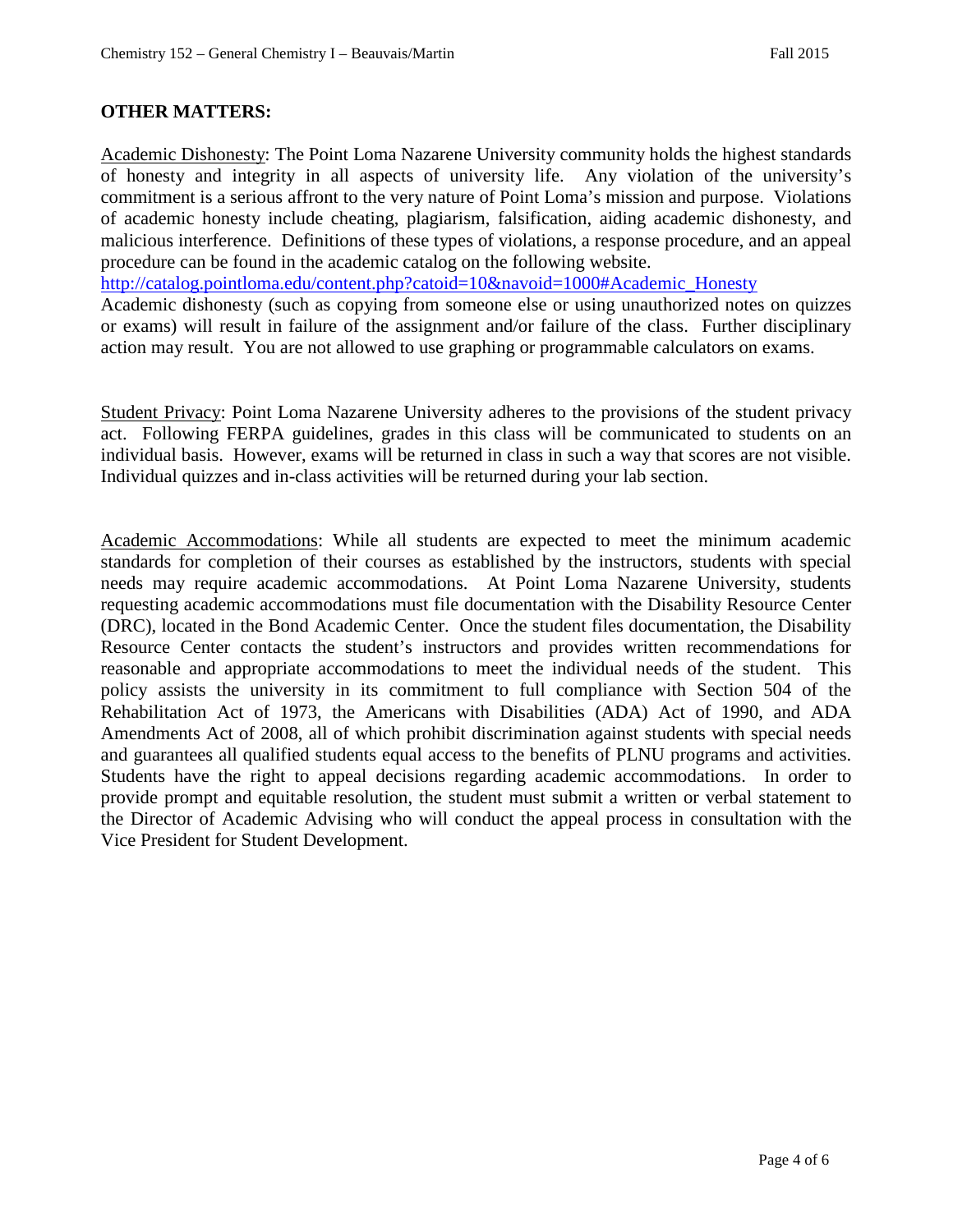| <b>DATE</b> | <b>LECTURE TOPICS</b>                                                                               | <b>READING</b><br><b>ASSIGNMENT</b> | <b>LABORATORY</b>                                                                                      |  |
|-------------|-----------------------------------------------------------------------------------------------------|-------------------------------------|--------------------------------------------------------------------------------------------------------|--|
| 9/1(T)      | Introduction, Atoms, Molecules, Scientific Approach                                                 | $1.1 - 1.2$                         |                                                                                                        |  |
| $9/2$ (W)   | <b>Tutorial Placement Exam</b>                                                                      |                                     | No Lab                                                                                                 |  |
| $9/4$ (F)   | Classification of Matter, Physical/Chemical Changes<br>and Properties, Energy                       | $1.3 - 1.5$                         |                                                                                                        |  |
| $9/7$ (M)   | Labor Day - No Class                                                                                |                                     | Check-in and Scientific<br>Measurements<br>Experiment 1                                                |  |
| $9/9$ (W)   | Units/Reliability of Measurements and Solving<br><b>Chemical Problems</b>                           | $1.6 - 1.8$                         |                                                                                                        |  |
| $9/11$ (F)  | Atoms, Modern Atomic Theory and Laws, Electrons,<br>Atomic Structure and Subatomic Particles        | $2.1 - 2.6$                         |                                                                                                        |  |
| $9/14$ (M)  | Periodic Law, Periodic Table, Atomic Mass and<br><b>Molar Mass</b>                                  | $2.7 - 2.9$                         | Determination of a<br><b>Chemical Formula</b>                                                          |  |
| $9/16$ (W)  | Chemical Bonds, Chemical Formulas, Molecular<br>Models, Elements and Compounds                      | $3.1 - 3.4$                         | <b>Experiment 8</b><br><b>AND</b><br><b>Chemical Nomenclature</b><br>Study Assignment A                |  |
| $9/18$ (F)  | Ionic Compounds, Molecular Compounds, Formula<br>and Molar Mass of Compounds                        | $3.5 - 3.8$                         |                                                                                                        |  |
| $9/21$ (M)  | Composition of Compounds, Determining Chemical<br>Formulas and Writing/Balancing Chemical Equations | $3.9 - 3.11$                        | A Cycle of Copper<br>Reactions                                                                         |  |
| $9/23$ (W)  | Stoichiometry,<br>Reaction<br>Limiting<br>Reactant,<br>Theoretical and Percent Yield                | $4.1 - 4.3$                         |                                                                                                        |  |
| $9/25$ (F)  | <b>EXAM #1 (day 11)</b>                                                                             | Chapters $1 - 3$                    | Experiment 5                                                                                           |  |
| $9/28$ (M)  | Solution Concentration and Stoichiometry, Aqueous<br>Solutions and Solubility                       | $4.4 - 4.5$                         | <b>Acid/Base Titration</b><br>Handout                                                                  |  |
| $9/30$ (W)  | Precipitation Reactions and Representing Aqueous<br>Reactions                                       | $4.6 - 4.7$                         |                                                                                                        |  |
| $10/2$ (F)  | Acid-Base and Gas Evolution Reactions                                                               | 4.8                                 |                                                                                                        |  |
| $10/5$ (M)  | <b>Oxidation-Reduction Reactions</b>                                                                | 4.9                                 | Oxidation-Reduction<br>Experiment 34 (partial)<br>AND<br>Molar Volume of a Gas<br><b>Experiment 11</b> |  |
| $10/7$ (W)  | Pressure and Gas Laws                                                                               | $5.1 - 5.5$                         |                                                                                                        |  |
| $10/9$ (F)  | Gas Mixtures and Gas Stoichiometry                                                                  | $5.6 - 5.7$                         |                                                                                                        |  |
| $10/12$ (M) | Kinetic Molecular Theory, Diffusion, Effusion, and<br><b>Real Gases</b>                             | $5.8 - 5.10$                        | The Reactivity of Metal<br>with Hydrochloric Acid                                                      |  |
| $10/14$ (W) | Energy Definitions, Internal Energy, Heat and Work                                                  | $6.1 - 6.4$                         |                                                                                                        |  |
| $10/16$ (F) | EXAM #2 $(\text{day } 20)$                                                                          | Chapters $4-5$                      | <b>Experiment 13</b>                                                                                   |  |
| $10/19$ (M) | Calorimetry and Enthalpy<br>$6.5 - 6.7$                                                             |                                     | Hess's Law                                                                                             |  |
| $10/21$ (W) | <b>Enthalpy of Reaction</b>                                                                         | $6.8 - 6.10$                        | <b>Experiment 15</b>                                                                                   |  |
| $10/23$ (F) | <b>Fall Break - No Class</b>                                                                        |                                     |                                                                                                        |  |

## **CHEMISTRY 152 CLASS SCHEDULE**